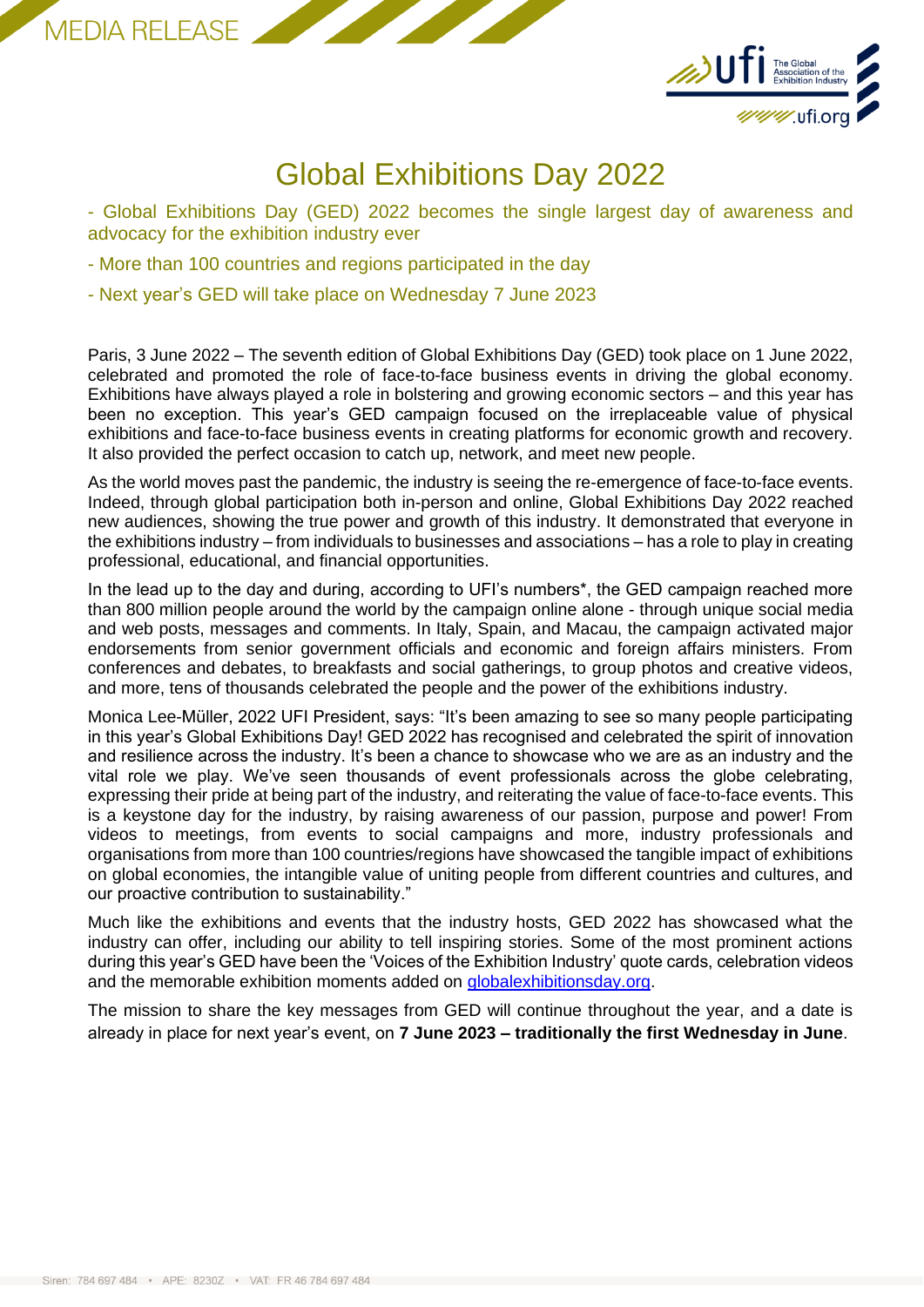MEDIA RELEASE



## **HIGHLIGHTS FROM GED 2022, BY REGION**

#### **ASIA-PACIFIC**

**Exhibition & Event Association of Australasia** [hosted a 'Breakfast with Champions of Industry'](https://www.linkedin.com/posts/eeaa_ged2022-eventsindustry-eventsprof-activity-6937569935745236992-nlm-/?utm_source=linkedin_share&utm_medium=member_desktop_web) to commence their GED celebrations. UFI Regional Director, Mark Cochrane, attended the event, and shared his thoughts on the future of the industry during a panel discussion in front of an engaged live audience.

**Hong Kong Exhibition & Convention Industry Association (HKECIA)** [organised their annual](https://www.linkedin.com/company/hkecia/?miniCompanyUrn=urn%3Ali%3Afs_miniCompany%3A14404597)  [conference](https://www.linkedin.com/company/hkecia/?miniCompanyUrn=urn%3Ali%3Afs_miniCompany%3A14404597) at the Hong Kong Convention and Exhibition Centre. [HKECIA](https://www.linkedin.com/posts/hkecia_ged2022-liveevents-hkecia-activity-6937733342054211584-7spq?utm_source=linkedin_share&utm_medium=member_desktop_web) welcomed over 130 members in person, and committed to putting sustainability at the forefront of the Association's remit.

**Indian Exhibition Industry Association (IEIA)** [spearheaded a national campaign](https://www.linkedin.com/company/indian-exhibition-industry-association/) highlighting the 'X factor' of exhibitions, titled 'EXhibitions=EXponential Growth'. As part of the campaign, IEIA [organised an in-person networking meetup,](https://www.linkedin.com/posts/indian-exhibition-industry-association_togetherwestand-ged2022-networking-activity-6938355755267895296-WpX7?utm_source=linkedin_share&utm_medium=member_desktop_web) bringing together stakeholders of the Indian Exhibitions industry to share their viewpoints and suggestions for the development of the sector in supporting the country's economic growth and the government's vision of building a self-reliant nation, while also enjoying the opportunity to meet again face-to-face for business discussions.

**Macau Fair & Trade Association (MFTA) [celebrated GED](http://www.macaucee.com.mo/content.asp?id=85487)** in-person by planting 1,000 high-quality berry trees to promote sustainability and Net Zero Carbon initiative.

**Thailand Convention and Exhibitions Bureau** partnered with the Thai Exhibition Association to hold [an in-person event](https://www.linkedin.com/feed/update/urn:li:activity:6936950416358154240/) at the Royal Paragon, welcoming members and entrepreneurs in the Thai exhibition industry.

**Bangkok International Trade and Exhibition Centre celebrated (BITEC)** shared [a photo on their](https://www.linkedin.com/posts/bitecpeople_mice-bitec-bitecpeople-activity-6937720121398280192-bVRN/?utm_source=linkedin_share&utm_medium=member_desktop_web)  [social media channels](https://www.linkedin.com/posts/bitecpeople_mice-bitec-bitecpeople-activity-6937720121398280192-bVRN/?utm_source=linkedin_share&utm_medium=member_desktop_web) of their team posing together in-person with the letters #GED2022. BITEC also used the international day's momentum to launch their campaign for environmental conservation with SCG Packaging Public Company Limited (SCGP), another step forward for sustainability and positive change within the industry.

**Borneo Convention Centre Kuching (BCCK)** [shared a collage of images](https://www.linkedin.com/posts/bcck_bccksarawak-ged2022-activity-6937583736540569600-6bkX?utm_source=linkedin_share&utm_medium=member_desktop_web) to signify their pride at being part of an industry that can stimulate economic and business growth.

**China and Hong Kong Koelnmesse** [shared images](https://www.linkedin.com/posts/keith-tsui-2b76a747_koelnmesse-globalexhibitionsday-ged2022-activity-6937703890754629633-f3gE?utm_source=linkedin_share&utm_medium=member_desktop_web) of their team celebrating GED together in-person in their local office.

**Coex Convention and Exhibition Center (Coex)** shared [a statement](https://www.linkedin.com/posts/coex_eventprofs-ged2022-exhibitionindustry-activity-6937553427153440768-1oHa?utm_source=linkedin_share&utm_medium=member_desktop_web) from their CEO on their role in spurring the future growth of the industry.

**Hong Kong Convention and Exhibition Centre (Management) Limited (HKCEC)** [shared a video](https://www.linkedin.com/posts/hong-kong-convention-and-exhibition-centre_ged22-activity-6937595535344177152-stWk?utm_source=linkedin_share&utm_medium=member_desktop_web) of staff members around the world celebrating GED.

**IMPACT Exhibition and Convention Centre Bangkok** [shared images](https://www.linkedin.com/posts/impact-exhibition-and-convention-centre-bangkok-thailand_brpbrwbrdbsjbrabspbra-impact-impactvenue-activity-6937643436720152576-rf7d?utm_source=linkedin_share&utm_medium=member_desktop_web) of their team's GED celebrations in the office.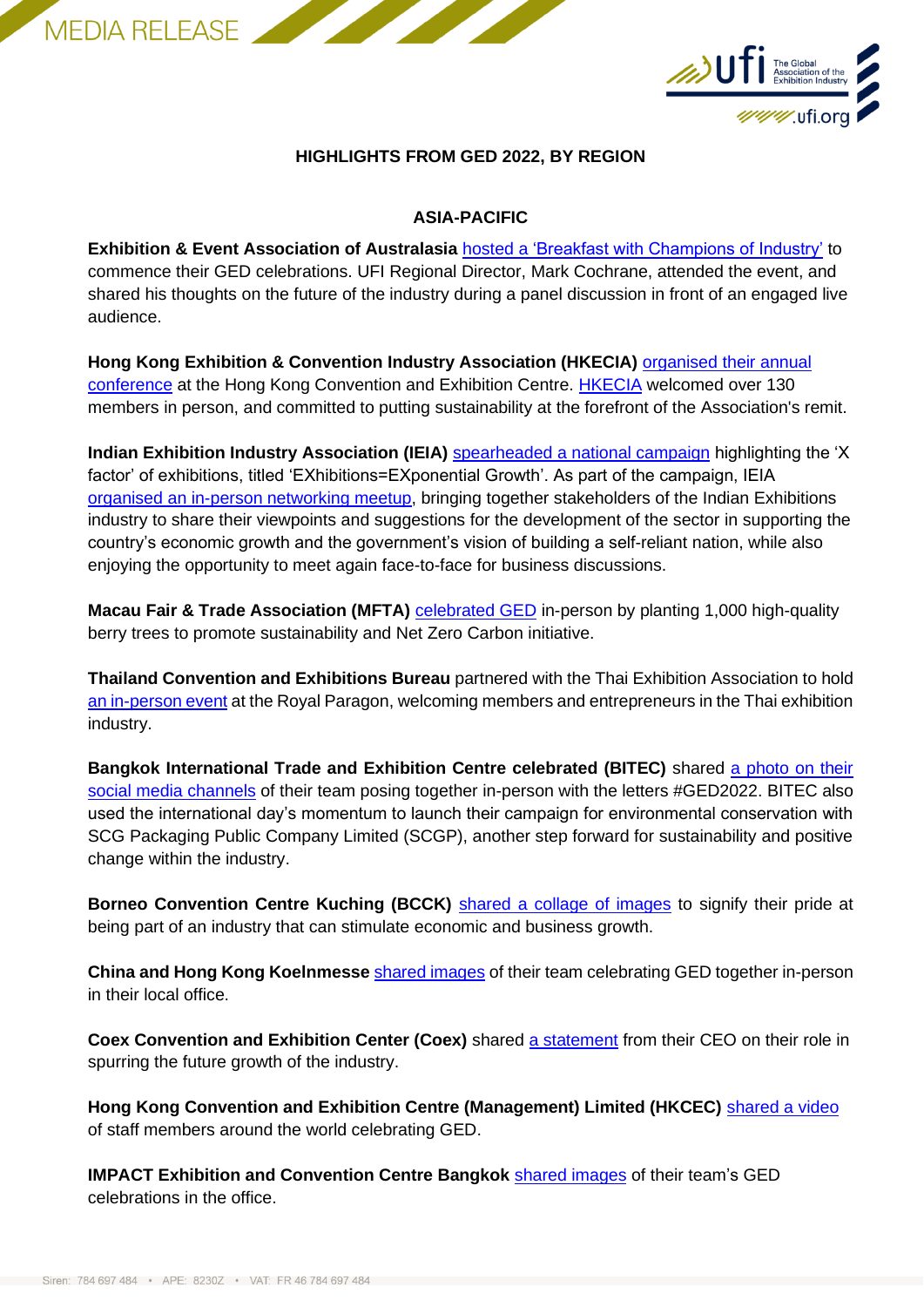



**Informa Markets India [shared a post](https://www.linkedin.com/posts/informa-markets-india_ged2022-informamarkets-informamarketsasia-activity-6937682370422525952-EJMn?utm_source=linkedin_share&utm_medium=member_desktop_web) showcasing their Mumbai team's GED celebrations via social** media and [spoke to stakeholders](https://www.linkedin.com/feed/update/urn:li:activity:6937762866133364736/) about the importance and value of face-to-face exhibitions.

**Informa Markets Japan** [shared images](https://www.linkedin.com/posts/christophereve_ged2022-informamarkets-japan-activity-6937708707539480576-Mh8d?utm_source=linkedin_share&utm_medium=member_desktop_web) of their Tokyo team's GED celebrations.

**Informa Market Thailand** [shared inspiring quotes](https://www.linkedin.com/feed/update/urn:li:activity:6937575832194297856/) from their team.

**Iteca Exhibitions** [shared a video](https://www.linkedin.com/posts/itecaexhibitions_ged2022-globalexhibitionsday-activity-6937633415701647360-wA9G?utm_source=linkedin_share&utm_medium=member_desktop_web) celebrating the future success of the industry and the businesses it supports.

**Malaysia Convention & Exhibition Bureau (MyCEB)** [shared a video](https://www.linkedin.com/posts/myceb_global-exhibitions-day-2022-activity-6937614267718213632-tZQP?utm_source=linkedin_share&utm_medium=member_desktop_web) expressing their hopes on further collaborating with the global community and driving the industry forward.

**Malaysia International Trade and Exhibition Centre (MITEC)** [shared a video](https://www.linkedin.com/posts/mitec-my_mitec-beyondconventional-justdifferent-activity-6937616389142671360-rWF9?utm_source=linkedin_share&utm_medium=member_desktop_web) looking forward to nation-building to further fortify the Malaysian economy.

**Messe Frankfurt India** [shared a 'Voices of the Exhibition Industry' post](https://www.linkedin.com/posts/messe-frankfurt-india_globalexhibitionsday-ged2022-exhibitionindustry-activity-6937645199057641472-cWSe?utm_source=linkedin_share&utm_medium=member_desktop_web) on the role of exhibitions as influencers of global markets, where people and businesses come together to introduce new trends to the world.

**MEX Exhibitions** [shared a video](https://www.linkedin.com/posts/mex-exhibitions-pvt-ltd-_ged-mexexhibitions-reset-activity-6937688047106805761-CoaQ?utm_source=linkedin_share&utm_medium=member_desktop_web) showcasing how trade fairs and exhibitions play an important role in driving global economies.

**RX India** [celebrated GED](https://www.linkedin.com/posts/indiaretailforum_rxindia-globalexhibitonsday-ged2022-activity-6937672480186585088-niuZ?utm_source=linkedin_share&utm_medium=member_desktop_web) and the return of the face-to-face meetings.

**Shenyang New World Expo** shared [a video](https://www.linkedin.com/posts/%E6%B2%88%E9%98%B3%E6%96%B0%E4%B8%96%E7%95%8C%E5%8D%9A%E8%A7%88%E9%A6%86_%E5%85%A8%E7%90%83%E5%B1%95%E8%A7%88%E6%97%A5%E5%BF%AB%E4%B9%90-happy-global-exhibitions-day-ged2022-activity-6936933590752534528-InEU/?utm_sou) on recovery and growth in relation to the exhibition industry.

**Singapore Association of Convention & Exhibition Organisers & Suppliers (SACEOS)** [shared a](https://www.linkedin.com/posts/saceos_happy-global-exhibitions-day-2022-activity-6937612844263694336-fJgG?utm_source=linkedin_share&utm_medium=member_desktop_web)  [video](https://www.linkedin.com/posts/saceos_happy-global-exhibitions-day-2022-activity-6937612844263694336-fJgG?utm_source=linkedin_share&utm_medium=member_desktop_web) celebrating the magic of face-to-face connections and their aim to create a sustainable future, together.

**Taiwan International Trade Shows** has announced the [2022 International Exhibition Elite Forum,](https://www.linkedin.com/posts/taiwan-international-trade-shows_2022-international-exhibition-elite-forum-activity-6932521254390247424-Y6oh/?utm_source=linkedin_share&utm_medium=member_desktop_web) which will be organised by the Bureau of Foreign Trade and implemented by TAITRA Global.

**The Asian Federation of Exhibition and Convention Associations (AFECA)** [shared a post](https://www.linkedin.com/posts/afeca-asia-828026183_ged2022-activity-6933232060983595008-YIB2?utm_source=linkedin_share&utm_medium=member_desktop_web) and [video message](https://www.linkedin.com/posts/afeca-asia-828026183_ged2022-activity-6937698346945933312-2kkm/?utm_source=linkedin_share&utm_medium=member_desktop_web) from its President, Dato' Vincent Lim, where he endorsed GED and its role in promoting and supporting the economic growth and recovery of the exhibition industry.

**Tokyo Big Sight** shared a special [GED video](https://www.youtube.com/watch?v=sk1X-t4TwsI) in support of the event industry.

**Visit Singapore Business Events** [shared a video](https://www.linkedin.com/feed/update/urn:li:activity:6937670041869914112/) celebrating the return of in-person business events and exhibitions in Singapore and their role in driving economic growth and recovery.

**VNU Asia-Pacific** [celebrated GED](https://www.linkedin.com/company/vnu-exhibitions-asia-pacific/) by turning the spotlight on the people behind the scenes through their 'Voices of the Exhibition Industry' campaign.

**World Trade Center Metro Manila (WTCMM)** shared [an inspirational statement](https://www.linkedin.com/feed/update/urn:li:activity:6935778751884443648/) on the strength of the industry"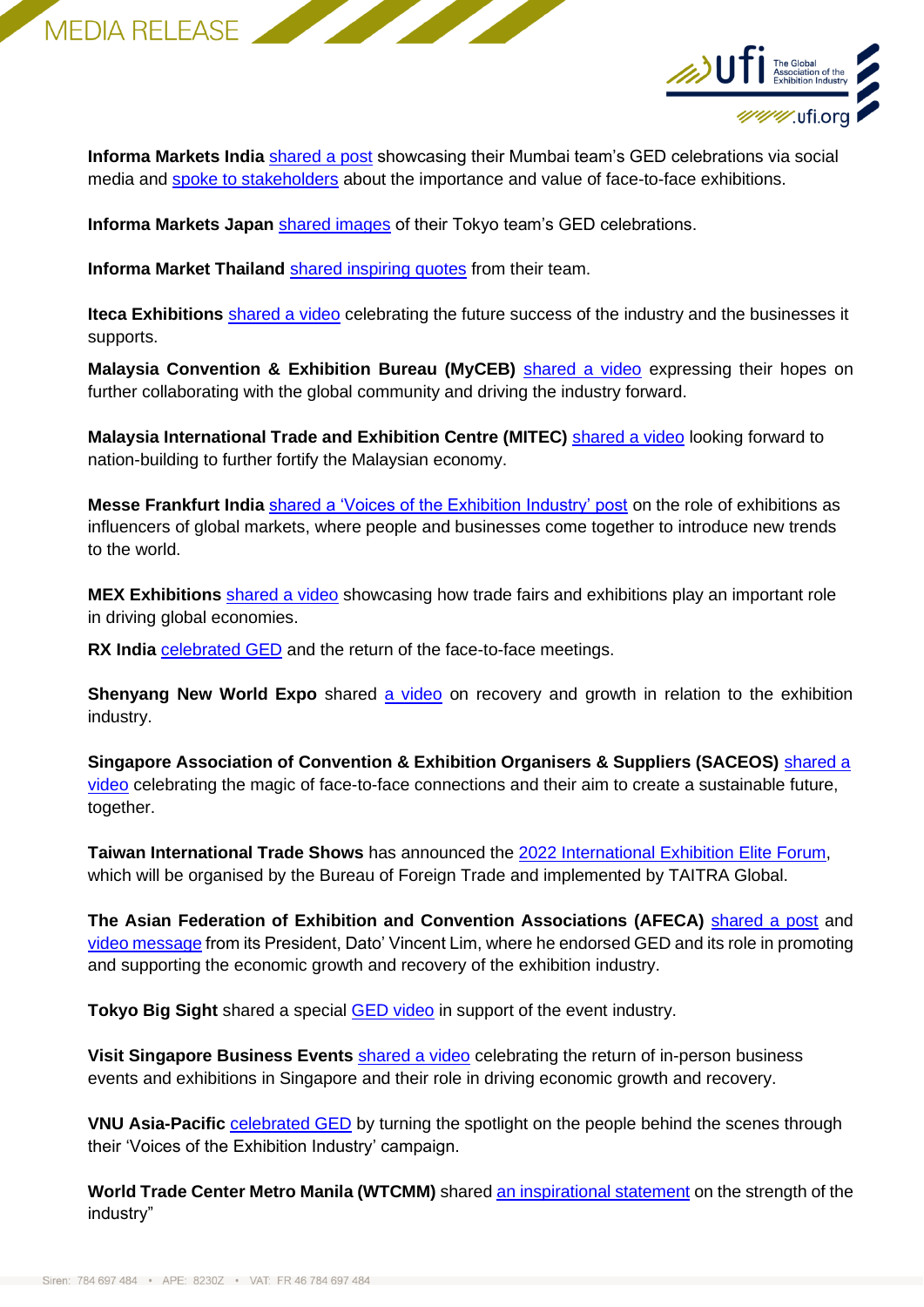



**WTC Binh Duong** organised the 'WTC Litestyle – [Here comes the sun of knowledge'](https://www.linkedin.com/posts/world-trade-center-binh-duong-new-city_wtc-wtcbinhduongnewcity-bcec-activity-6934798589839708160-jdnu/?utm_source=linkedin_share&utm_medium=member_desktop_web) series of activities in-person to further develop the exhibition services in the Binh Duong province, and wider Vietnam.

## **MIDDLE EAST & AFRICA**

**Exhibition and Events Association of South Africa (EXSA)** launched the 'EXSAllent Mystery Box [Challenge'](https://www.linkedin.com/posts/exhibition-and-events-association-of-south-africa_globalexhibitionsday-ged2022-exhibitionsandevents-activity-6935498671639670784-g4l1?utm_source=linkedin_share&utm_medium=member_desktop_web) in-person with live comedians, for professionals in Johannesburg and Cape Town, resulting in a whole host of fun and laughter.

**Riyadh Exhibition Company** [celebrated GED around an official lunch](https://www.linkedin.com/posts/camil-jawhari-72b696175_ged-activity-6938163637630980096--Don?utm_source=linkedin_share&utm_medium=member_desktop_web) at Hilton Riyadh Hotel and Residences with their team.

**ADNEC Group** [shared a video](https://www.linkedin.com/posts/adnec_aelaexaeuaeyaer-aepaesaeyaewaetabraepaesaehaepaesaetaeyabraesaesaetaehaepaezaee-activity-6937718714922336256-Jbms?utm_source=linkedin_share&utm_medium=member_desktop_web) highlighting Abu Dhabi's position as a leading destination for business tourism, and the vital role of this important sector in supporting economic prosperity.

**[Africa Travel Week](https://www.linkedin.com/posts/africa-travel-week_ged2022-activity-6937700277806317568-Z8O2?utm_source=linkedin_share&utm_medium=member_desktop_web)** celebrated one of the biggest industries in the world and its heroes.

**Association of African Exhibition Organisers (AAXO)** [promoted the value of exhibitions](https://www.linkedin.com/posts/aaxo_ged2022-wesupportexhibitions-exhibitionsbuildeconomies-activity-6935839659474194432-VaDh?utm_source=linkedin_share&utm_medium=member_desktop_web) in accelerating the pace of economic recovery through an advocacy campaign.

**Cape Town International Convention Centre (CTICC)** [ran a social media campaign](https://www.linkedin.com/company/cape-town-international-convention-centre/?miniCompanyUrn=urn%3Ali%3Afs_miniCompany%3A263206) to recognise the important role that exhibitions play in stimulating economies around the world.

**dmg events** [shared a video](https://www.linkedin.com/posts/dmgevents_celebrating-global-exhibitions-day-activity-6937690451567087616-NsDU/?utm_source=linkedin_share&utm_medium=member_desktop_web) showcasing their teams' views on the importance of events for business, while dmg CEO Geoff Dickinson shared his own **celebratory GED** statement.

**Expo Center Sharjah**, CEO Saif Mohamed Al-Midfa shared [a video](https://www.linkedin.com/posts/saif-mohamed-al-midfa-b7374222_ged2022-activity-6937762950636015616-eYwW?utm_source=linkedin_share&utm_medium=member_desktop_web) and reaffirm their mission to always keep their doors open to welcome the world.

**IFP Group** [shared a video](https://www.linkedin.com/posts/ifp-group_ifp-celebrating-global-exhibitions-day-2022-activity-6937362059307200512-juQ0?utm_source=linkedin_share&utm_medium=member_desktop_web) celebrating their role in an industry that brings people together to showcase, network and gain insight.

**Oman Convention and Exhibition Centre** [shared a video](https://www.linkedin.com/company/omanconvention/videos/native/urn:li:ugcPost:6937672911453331456/) showcasing the power and effectiveness of the industry.

**RX Africa** shared a 'Voices of the Exhibition Industry' [social media campaign.](https://www.linkedin.com/company/rxafrica/?miniCompanyUrn=urn%3Ali%3Afs_miniCompany%3A2141916)

## **EUROPE**

**Bilbao exhibition centre (BEC)** had fun testing their knowledge through [a special GED quiz](https://www.linkedin.com/posts/bilbao-exhibition-centre_bec-ged2022-ged-activity-6937765898925568000-BPT0/?utm_source=linkedin_share&utm_medium=member_desktop_web) in-person, with questions on their venue and sector.

European Major Exhibition Centres Association (EMECA) [celebrated their 30](https://www.linkedin.com/company/european-major-exhibition-centres-association/posts/?feedView=all)<sup>th</sup> anniversary and [GED](https://www.linkedin.com/company/european-major-exhibition-centres-association/posts/?feedView=all) focussing on the values, benefits and positive impacts of trade fairs and exhibitions for innovation, SMEs, industry and the regions.

At IMEX, **ExpoPlatform** [joined the GED celebrations](https://www.linkedin.com/posts/expoplatform_live-at-imex-frankfurt-2022-activity-6937677471404171264-5vuK?utm_source=linkedin_share&utm_medium=member_desktop_web) in-person and Barbara Weizsaecker and David Dubois participated in a panel during a dedicated GED Session.

**Montgomery Group** celebrated GED with [a face-to-face party in the mews](https://www.linkedin.com/posts/montgomerygroup_ged2022-jubilee2022-jubileeweekend-activity-6937763077811572736-P-1W?utm_source=linkedin_share&utm_medium=member_desktop_web) and Managing Director Damion Angus [shared a video](https://www.linkedin.com/posts/montgomerygroup_jubileeweekend-ged2022-activity-6937767710479052800-w6xn?utm_source=linkedin_share&utm_medium=member_desktop_web) with his thoughts for GED2022.

**MTP - Międzynarodowe Targi Poznańskie** [supported a face-to-face meeting](https://www.linkedin.com/posts/targi-kielce-sa_ged2022-ged-globalexhibitionday-activity-6936975823115583489-URBH?utm_source=linkedin_share&utm_medium=member_desktop_web) for industry experts and students organised by Polska Izba Przemysłu Targowego, the Vistula School of Hospitality and the Student Scientific Circle of Business Tourism under the slogan 'Fair through the eyes of Generation Z', taking place at EXPO XXI Warszawa.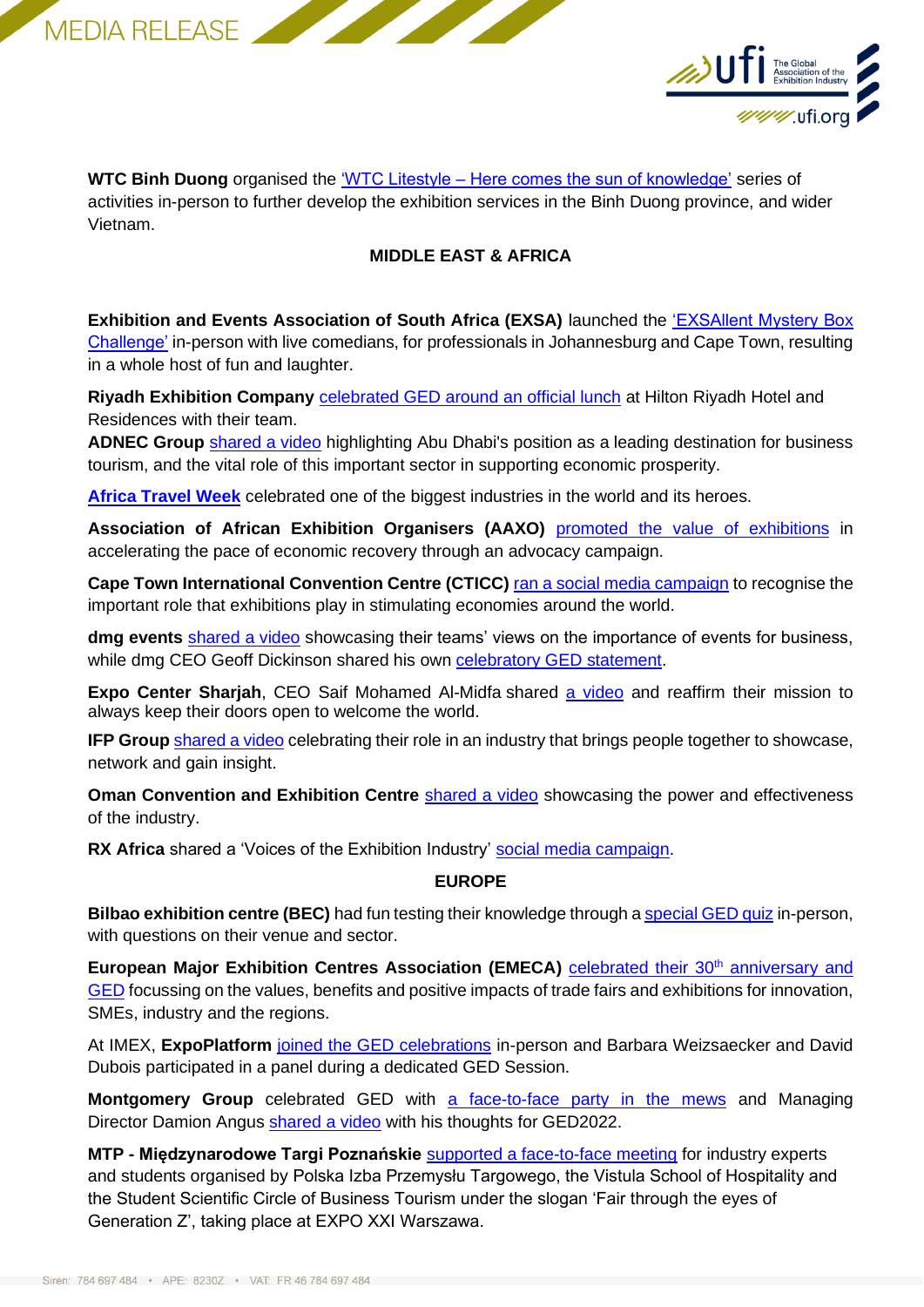



**Osijek Fair, the Croatian Chamber of Commerce (HGK), and the magazine Suvremena trgovina, organised** [an in-person conference](http://suvremena.hr/klasicni-sajmovi-nemaju-alternativu/) on the topic of "Transformation of the fair industry" at the Osijek Faculty of Economics.

**[The Association of Event Organisers \(AEO\)](https://www.aeo.org.uk/welcome/about-us)** and the **[Exhibition Network](https://www.eventbrite.co.uk/e/back-in-business-tickets-337455888647)** invited event organisers to meet in-person for a drink in London on 1 June.

The Italian Exhibition and Trade Fair Association (AEFI) celebrated GED with a ['Made In Italy'](https://youtu.be/BUut01CGyrI) campaign and [an in-person conference in Rome](https://www.aefi.it/en/special-projects/ged2022/) on the role of the Italian exhibition industry. The event welcomed major representatives of the Italian exhibition industry and Italian government including Luigi Di Maio, Minister of Foreign Affairs and Giancarlo Giorgetti, Minister of Italian Economic Development. The conference highlighted [the importance of the industry for the country.](https://ispropress.it/aefi-prometeia-impatto-del-sistema-fieristico-a-225-miliardi-di-euro-e-203-mila-occupati/)

**Academia Fiera Milano** [celebrated the future talents of the industry](https://www.linkedin.com/posts/accademia-fiera-milano_ged22-youngtalents-accademiafieramilano-activity-6937720764791988224-BF-e?utm_source=linkedin_share&utm_medium=member_desktop_web) by sharing the faces of their 16 Progea master students – who've all just secured internships!

**Aluvision** celebrated GED with a [sparkling video!](https://www.linkedin.com/posts/aluvision_aluvision-celebrates-global-exhibitions-day-activity-6937669280549224448-Gs5L/?utm_source=linkedin_share&utm_medium=member_desktop_web)

**Amber Expo** ran a GED [social media campaign.](https://www.linkedin.com/company/amberexpo/?miniCompanyUrn=urn%3Ali%3Afs_miniCompany%3A36997798)

Asociación de Ferias Españolas (AFE) [shared an endorsement](https://www.linkedin.com/posts/spanish-trade-fairs-association_asocferiasesp-exhibitions-ged2022-activity-6937728690118131712-vOb2?utm_source=linkedin_share&utm_medium=member_desktop_web) from Spain's Minister of Industry, Trade and Tourism, Reyes Maroto, and published [an article](https://www.afe.es/es/noticia/ifa-celebra-el-global-exhibitions-day-en-un-ano-marcado-por-la-recuperacion-de-la-actividad-ferial-6655) about the recovery of the industry.

**CPHI (informa markets)** shared a **celebratory GED** video from their Executive Vice President.

**CLAMAGERAN EXPOSITIONS** [joined the celebrations](https://www.linkedin.com/in/ACoAABrlDFgBNhRpp3Ct35WHHUmZaXGNbeBlxJE) in-person and live from Place de la Concorde in Paris, France.

**Exhibition Centre Liverpool** [shared a video](https://www.linkedin.com/posts/exhibition-centre-liverpool_ged2022-activity-6937780131243393024-iWzK/?utm_source=linkedin_share&utm_medium=member_desktop_web) showcasing why they love the industry and remembering some of the brilliant events they've hosted.

**Exhibition World** ran a celebratory GED campaign, [shared a series of CEO interviews](https://www.linkedin.com/showcase/exhibition-world/) captured during the UFI European Conference 2022, and expressed their **#EN30underThirty** about the change they want to see and make in the exhibition industry.

**Feria de Zaragoza** [shared a video](https://www.linkedin.com/posts/feria-de-zaragoza_global-exhibitions-day-2022-feria-de-zaragoza-activity-6937679705881911296-S0P6?utm_source=linkedin_share&utm_medium=member_desktop_web) highlighting the importance of the industry and its role as a driver of economic development and employment.

**Fiera Bolzano - Meese Bozen** [shared a video](https://www.linkedin.com/company/fiera-bolzano-spa/?miniCompanyUrn=urn%3Ali%3Afs_miniCompany%3A372920) using GED as an opportunity to celebrate their return with the statement: "we are back... and it feels so good!"

Fiera Milano [shared a statement](https://www.linkedin.com/feed/update/urn:li:activity:6937797575966142464/) reaffirming fairs are a vital sector for the development of Italy's industrial policy.

**GL Events** [shared a video](https://www.linkedin.com/posts/gl-events_gl-events-c%C3%A9l%C3%A8bre-le-global-exhibitions-day-activity-6937703635057315840-abzA/?utm_source=linkedin_share&utm_medium=member_desktop_web) showcasing crucial role of events in the economy and its ability to connect people from all over the world and create business opportunities.

**HUNGEXPO - Budapest Congress and Exhibition Centre [shared a video](https://hungexpo.hu/news/global-exhibitons-day-2022/) on the importance of** exhibitions worldwide.

**International Exhibition Logistics Association (IELA)** ran a ['Together Stronger' social media](https://www.iela.org/news/global-exhibitions-day/ged2022.html)  [campaign,](https://www.iela.org/news/global-exhibitions-day/ged2022.html) encouraging members to share 'Voices of the Exhibition Industry - Meet the Logistics Suppliers' video messages.

**International Federation of Exhibition & Event Services (IFES)** [called upon their members](https://www.linkedin.com/posts/ifesofficial_ged2022-ifesabrws-allthingsdutch-activity-6935560256169091073-MTZ1?utm_source=linkedin_share&utm_medium=member_desktop_web) to theme their celebrations around their reunion in Amsterdam.

**Messe Berlin** [brought people together](https://www.linkedin.com/posts/messe-berlin-gmbh_global-exhibition-day-2022-activity-6937763175131971585-HcB1?utm_source=linkedin_share&utm_medium=member_desktop_web) from all over the world in a highly creative way.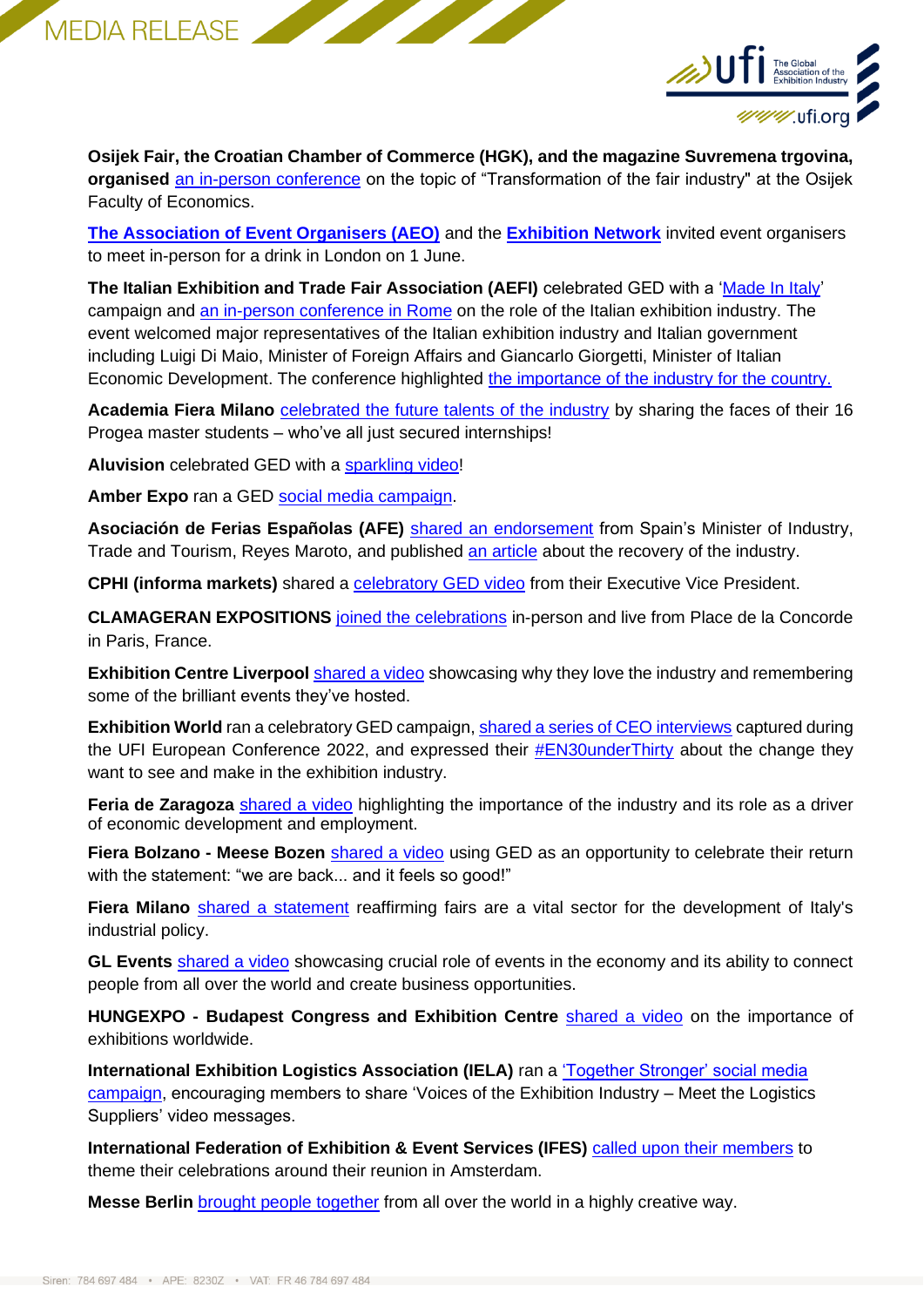



**Messe Düsseldorf Gmbh** [celebrated GED](https://www.linkedin.com/posts/messe-duesseldorf_globalexhibitionsday-messemonatmai-messedaessseldorf-activity-6937765798555877378-tlJg?utm_source=linkedin_share&utm_medium=member_desktop_web) showing the power return of the German trade fair industry.

**NürnbergMesse GmbH** celebrated GED with [a video](https://www.linkedin.com/posts/exhibition-centre-liverpool_ged2022-activity-6937780131243393024-iWzK/?utm_source=linkedin_share&utm_medium=member_desktop_web) highlighting their events.

**NuernbergMesse Greece/Cyprus SP** took the opportunity to [thank everyone](https://www.linkedin.com/posts/nuernbergmesse-greece-cyprus-sp_ged2022-activity-6937698938082738176-8CEC?utm_source=linkedin_share&utm_medium=member_desktop_web) who participates in their exhibitions around the world.

The **ETT Club** [celebrated GED](https://www.linkedin.com/posts/matthiasbaur_the-ett-club-wishes-you-a-great-global-exhbitions-activity-6937626092614635520-30ir/?utm_source=linkedin_share&utm_medium=member_desktop_web) with its members via a social media campaign.

**The NEC Birmingham** [shared quotes](https://www.linkedin.com/posts/the-nec-birmingham_ged2022-activity-6937757687556263936-MsNR?utm_source=linkedin_share&utm_medium=member_desktop_web) focussing on the value of the exhibitions.

**Verband der deutschen Messewirtschaft (AUMA)** [celebrated GED](https://www.linkedin.com/posts/auma-ausstellungs--und-messe-ausschuss-der-deutschen-wirtschaft_globalexhibitionsday-ged2022-ged22-activity-6937687794479726592-5JUy?utm_source=linkedin_share&utm_medium=member_desktop_web) through their #MesseMonatMai campaign and received [a congratulatory video message](https://www.linkedin.com/feed/update/urn:li:activity:6937719254628630528) from UFI Managing Director and CEO Kai Hattendorf.

**Women In Exhibitions** [shared a video](https://www.linkedin.com/posts/women-in-exhibitions-network_happy-global-exhibitions-day-activity-6937835937594798080-zRzH?utm_source=linkedin_share&utm_medium=member_desktop_web) celebrating the women of the industry.

**4foreverything** [shared a video](https://www.linkedin.com/feed/update/urn:li:activity:6937672667911090176/) explaining their particular vision of the sector.

#### **AMERICAS**

**Buró de Convenciones de Guatemala and Eventia** invited exhibition professionals to their first faceto-face ['Live Studio'](https://www.linkedin.com/posts/eventiahn_ged2022-activity-6936784873097478144-TlsT/?utm_source=linkedin_share&utm_medium=member_desktop_web) broadcast in two years from Guatemala City, featuring UFI's Latin America Regional Director Ana Maria Arango and David Hidalgo, General Director of IBTM Americas.

**[Exhibition and Convention Executives Forum \(ECEF\)](https://www.lippmanconnects.com/events/ecef)** visited the Walter E. Washington Convention Center, in Washington DC, to deliver a full day of networking opportunities, accentuated by provocative C-level presentations, for executives from independent and association organisers of business-tobusiness exhibitions and conventions. All participants [celebrated GED in a video.](https://www.linkedin.com/posts/caitlindevlin_ged2022-ecef2022-activity-6937836588634677249-w08c?utm_source=linkedin_share&utm_medium=member_desktop_web)

**Feira da Indústria dos Eventos Corporativos, Incentivos, Congressos, Feiras e Treinamentos & Desenvolvimento - FEIRA EBS** [hosted a face-to-face panel](https://www.linkedin.com/posts/feira-ebs-evento-business-show-60aa2930_profissionaisdeeventos-ebs20anos-feirascomerciais-activity-6936990889617575936-2M4J/?utm_source=linkedin_share&utm_medium=member_desktop_web) with UFI's Latin America Regional Director Ana Maria Arango at the MICE Brazil Congress on 'A new path in relations. Who are the relevant players?', which reflected on the new expectations of customers and suppliers.

**La Asociación Mexicana de Profesionales en Exposiciones, Ferias y Convenciones (AMPROFEC)** held [an offline conversation](https://www.amprofec.org/global-exhibition-day/) about the new challenges of face-to-face events.

**Corferias** [shared a series of videos](https://corferias.com/es/ged-2022/) celebrating celebrated those who have written their history in the event industry.

**Diversified Communications <b>[celebrated GED](https://www.linkedin.com/posts/diversified-business-communications_ged2022-globalexhibitionsday-activity-6937748908286627840-cDRX/?utm_source=linkedin_share&utm_medium=member_desktop_web)** and the return of in-person events!

**Emerald** [shared a glimpse](https://www.linkedin.com/company/emeraldx/) of their activity through some employee voices, including UFI Next Generation Leadership Grant winner Joseph Kowalsky.

**Exhibition Place** [shared a video](https://www.linkedin.com/posts/exhibition-place_exhibition-place-celebrates-ged-2022-activity-6937761513487179776-VVT9?utm_source=linkedin_share&utm_medium=member_desktop_web) showcasing a better connected world between the industry and exhibitions.

**Messe Frankfurt Argentina** [shared a video](https://www.linkedin.com/posts/messe-frankfurt-argentina_ged2022-globalexhibitionsday-activity-6937734749566169088-fwqv/?utm_source=linkedin_share&utm_medium=member_desktop_web) celebrating the recovery of the industry!

**Panama Convention Center <b>[shared a video](https://www.linkedin.com/posts/panamaconventions_ged2022-ged2022-panamaconventioncenter-activity-6937858286100647936-0MHA?utm_source=linkedin_share&utm_medium=member_desktop_web)** celebrating the industry.

**RX USA** [shared a video](https://www.linkedin.com/posts/rxglobalusa_ged22-activity-6937729850447147008-JrMa/?utm_source=linkedin_share&utm_medium=member_desktop_web) highlighting the passion and purpose of their team in helping businesses and people grow and creating opportunities to drive the economy forward.

**Tarsus Group** [celebrated GED](https://twitter.com/TarsusGroup) and the return of in-person events through a series of 'Voices Of the Exhibition Industry' statements.